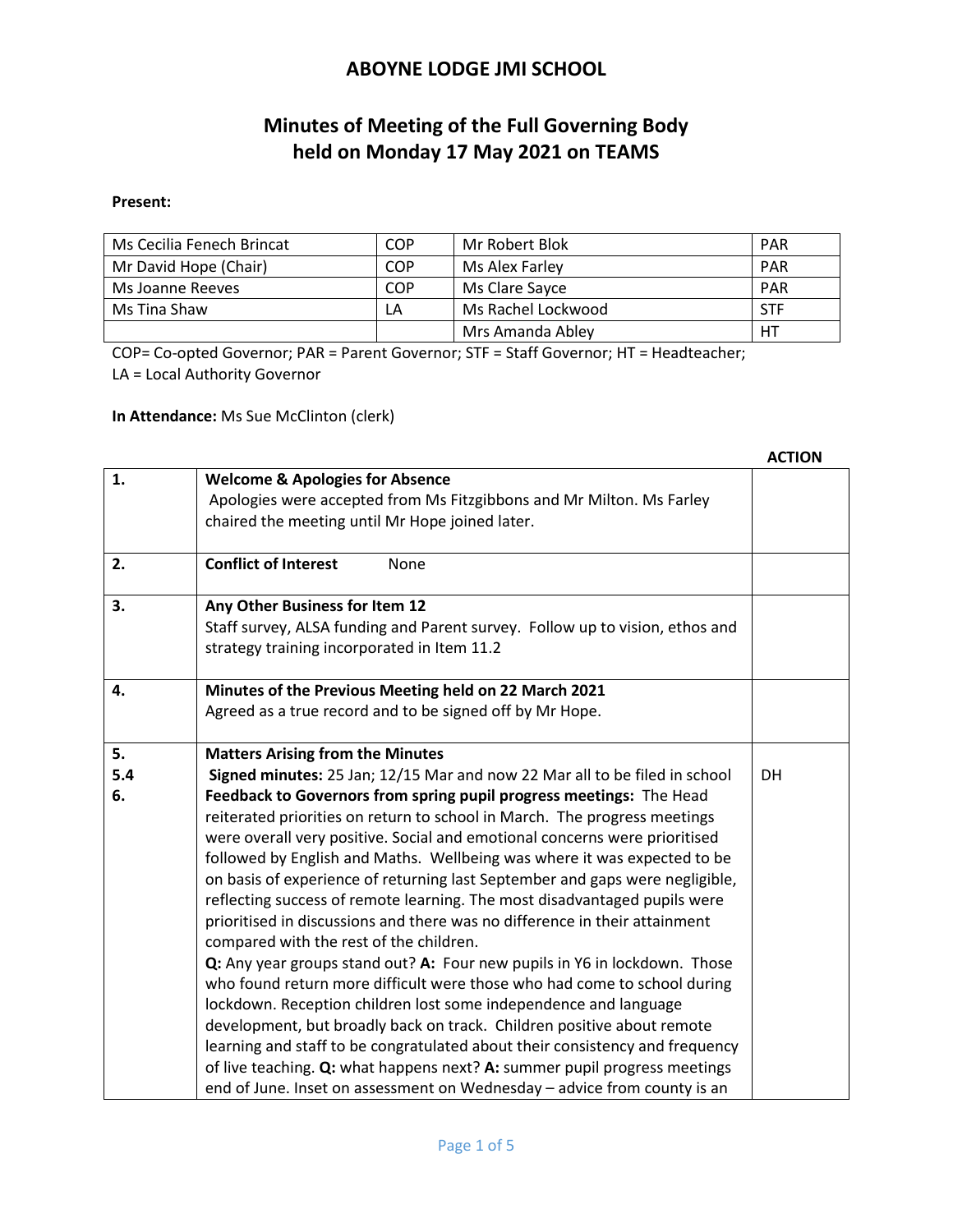|      | adjustment to assessment, looking at expected level in context of what has                                    |                 |  |  |
|------|---------------------------------------------------------------------------------------------------------------|-----------------|--|--|
|      | actually been taught rather than what would have been taught in normal                                        |                 |  |  |
|      | circumstances. Scheduled for 29 June and 1 July - governor can attend if                                      |                 |  |  |
|      | there are no change to restrictions.                                                                          |                 |  |  |
| 13.4 | Induction Pack Review: carried forward to July FGB.                                                           | <b>July FGB</b> |  |  |
|      | All other items either completed or on the agenda.                                                            |                 |  |  |
|      |                                                                                                               |                 |  |  |
| 6.   | <b>Report from Resources Committee (RC)</b>                                                                   |                 |  |  |
|      | <b>Budget:</b>                                                                                                |                 |  |  |
|      | Year-end shows a £3k surplus - a good outcome given deficit                                                   |                 |  |  |
|      | predicted. Number of reasons including more donations, savings                                                |                 |  |  |
|      | from not being on site, Covid money and reallocation of trust                                                 |                 |  |  |
|      | monies.                                                                                                       |                 |  |  |
|      | Deficit of about £48k projected for 2021-2022. Number of influences<br>٠                                      |                 |  |  |
|      | including shortfall as a result of lower pupil numbers at calculation                                         |                 |  |  |
|      | date (only 185 then, but now 208), £15k less pupil premium (PP)                                               |                 |  |  |
|      | money, staffing costs remain a high proportion of expenditure (82%).                                          |                 |  |  |
|      | Been cautious about income from other sources, but there is the<br>٠                                          |                 |  |  |
|      | possibility of building up lettings income and donations too.                                                 |                 |  |  |
|      | Herts have been informed about the deficit budget.                                                            |                 |  |  |
|      | Q: What is the impact of the salary for the new HT? A: Whilst the new HT is                                   |                 |  |  |
|      | less experienced that Mrs Abley, his is a full-time salary while Mrs Abley's                                  |                 |  |  |
|      | costs have been shared with Templewood School. In addition, she                                               |                 |  |  |
|      | contributed income to the school for other activities. It was noted that the                                  |                 |  |  |
|      | new HT was involved in the budget setting day.                                                                |                 |  |  |
|      | Governors agreed to sign off the budget.                                                                      |                 |  |  |
|      | <b>ICT:</b> A review of ICT needs indicates that the whiteboards are unreliable and                           |                 |  |  |
|      | obsolete. They need to be replaced in all classrooms by touchscreen TVs at a                                  |                 |  |  |
|      | cost of £11k - the builders will install them free of charge.                                                 |                 |  |  |
|      | In addition, the computers from the computer suite need to be replaced at a                                   |                 |  |  |
|      | cost of £10k. Therefore, a total cost of £21k above the projected deficit. It                                 |                 |  |  |
|      | would be hoped that there will be greater opportunities for lettings income                                   |                 |  |  |
|      | next year and any contributions from ALSA towards the IT costs would be                                       |                 |  |  |
|      | very important. There was some discussion about the importance of ALSA's                                      |                 |  |  |
|      | contribution and the need to maximise income from other sources.                                              |                 |  |  |
|      | Q: what happened to the £3k surplus from last year? A: rolled forward.<br>18.45 pm Mr Hope joined the meeting |                 |  |  |
|      | Overall, it was felt that the ICT equipment is essential for the best education                               |                 |  |  |
|      | of our pupils and governors agreed to the expenditure. Governors were                                         |                 |  |  |
|      | assured that the purchases will reflect best value. In addition, it was agreed                                |                 |  |  |
|      | that there should be further communication with ALSA about the logistics of                                   |                 |  |  |
|      | payments to the school. Ms Fitzgibbons to be asked to take forward.                                           | EF.             |  |  |
|      | SFVS: Document posted on GH, showing comparative data with other                                              |                 |  |  |
|      | schools. Governors approved it.                                                                               |                 |  |  |
|      | Aboyne Lodge Foundation: Governance reviewed and will ensure that there                                       |                 |  |  |
|      | is an annual meeting in future.                                                                               |                 |  |  |
|      |                                                                                                               |                 |  |  |
|      |                                                                                                               |                 |  |  |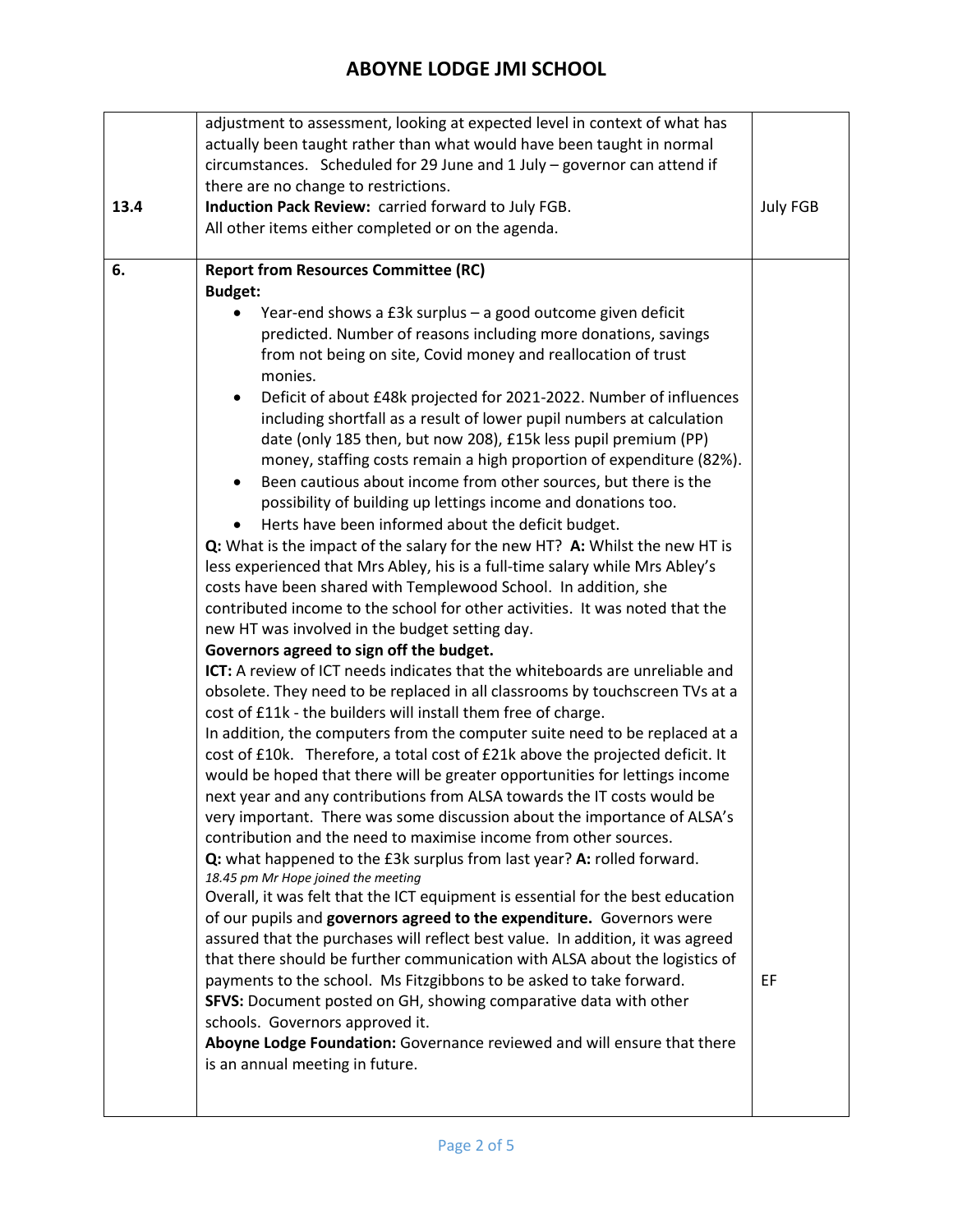| 7.   | <b>Update on Priority School Building Programme</b>                              |            |
|------|----------------------------------------------------------------------------------|------------|
|      | On track for the handover of the new school building just before the summer      |            |
|      | holidays. Last few days of term will be moving out of the temporary building     |            |
|      | and unpacking in the new building at the end of the summer.                      |            |
|      |                                                                                  |            |
| 8.   | <b>Headteacher's Report</b>                                                      |            |
|      | Report posted and governors invited to ask questions:                            |            |
|      | Q: what is happening because of the shortage of tutors? A: Shortage of           |            |
|      | tutors has been a big issue. Majority of St Albans' schools are providing        |            |
|      | additional help internally using TAs. Amounts to 5 afternoons a week (1 hr E     |            |
|      | & M for each year group), but Aboyne Lodge does not have enough TAs.             |            |
|      | Fortunately, gaps at Aboyne Lodge are minimal and managing with                  |            |
|      | interventions that would normally be made.                                       |            |
|      | It was noted that Reception health checks have not yet happened.                 |            |
|      |                                                                                  |            |
| 9.   | <b>Safeguarding Update</b><br>No issues to raise.                                |            |
|      |                                                                                  |            |
| 10.  | <b>Governor Visits</b>                                                           |            |
|      | The SEND link (Ms Sayce) is meeting with Mrs Clinton re the Tesco                |            |
|      | application. There have been a lot of governor visits in connection with the     |            |
|      | building works - either remotely or on site - which are not recorded in the      |            |
|      | visitor book. Governors are encouraged to make book entries.                     |            |
|      |                                                                                  |            |
| 11.  | <b>Governance Matters</b>                                                        |            |
| 11.1 | FGB Membership: The Chair has identified one possible governor whom he           |            |
|      | is speaking to next week. If she is to be put forward, he will invite her to the |            |
|      | July meeting. It was noted that Ms Reeves will stand down after the next         |            |
|      | meeting for personal reasons.                                                    |            |
| 11.2 | Vision, Ethos and Strategy training follow up: Ms Sayce had emailed              |            |
|      | governors with a SWOT analysis as a possible starting point for governors to     |            |
|      | draft strategic priorities and revisit the vision and mission statements by the  |            |
|      | summer - then to discuss with the new HT in the autumn. She also queried         |            |
|      | how to involve staff too. The HT counselled caution, suggesting that the new     |            |
|      | HT would be working on a SWOT and strategy with SLT and his new staff            |            |
|      | team, and involving governors too. It would be important to work alongside       |            |
|      | him rather than have conversations he is not party too. Other governors          |            |
|      | argued for some preparatory strategy work to help inform the new HT, but         |            |
|      | not to present him with a fait accompli. After some discussion, it was decided   |            |
|      | that the Chair will discuss with the new HT what is being proposed to help       | DH         |
|      | inform the next steps. Any review of governance performance to be carried        |            |
|      | forward to a future date.                                                        |            |
| 11.3 | Governor Induction Pack - carried forward to July FGB                            | DH/Jul FGB |
| 11.4 | Election of Chair and Vice Chair - another reminder that this will come up at    |            |
|      | the July FGB meeting.                                                            |            |
| 11.5 | Annual Governor/Staff Tea: superseded by arrangements for the last               |            |
|      | Monday of the term. Ms Farley to liaise with Deputy Head.                        | AF         |
| 11.6 | Annual Governor Statement to Parents: traditionally governors report on          |            |
|      | the year's activities. The Chair will draft something and circulate for          | DH         |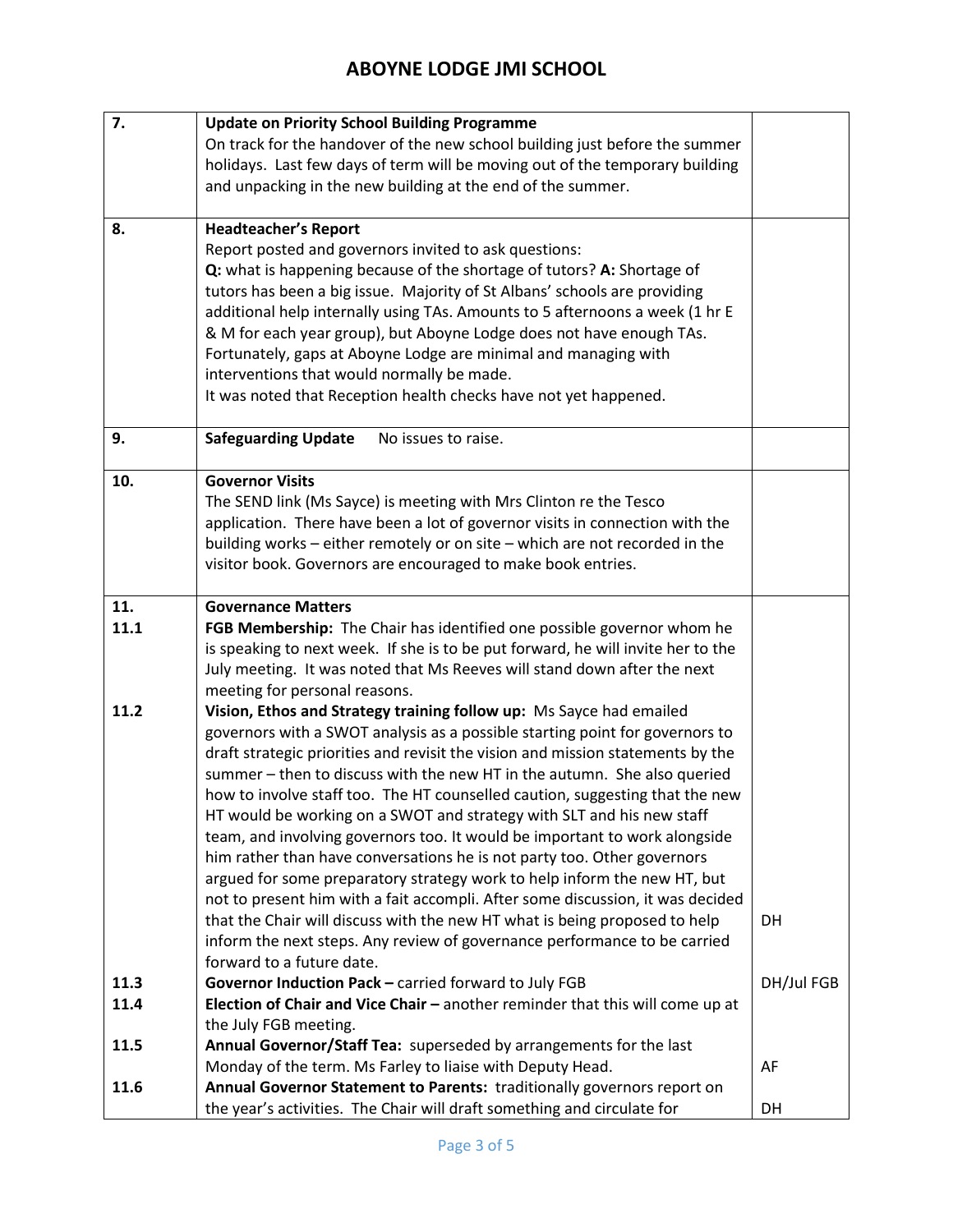|             | comment                                                                                                                                                                                                                                                                                                                                                                                                                                                                                                                                                                                                                                                                                                                                                                                                                                                                                                                                                                                                                                                                                                                                                                                                                                                                                                    |            |
|-------------|------------------------------------------------------------------------------------------------------------------------------------------------------------------------------------------------------------------------------------------------------------------------------------------------------------------------------------------------------------------------------------------------------------------------------------------------------------------------------------------------------------------------------------------------------------------------------------------------------------------------------------------------------------------------------------------------------------------------------------------------------------------------------------------------------------------------------------------------------------------------------------------------------------------------------------------------------------------------------------------------------------------------------------------------------------------------------------------------------------------------------------------------------------------------------------------------------------------------------------------------------------------------------------------------------------|------------|
| 12.<br>12.1 | Any Other Business as notified in Item 3<br>Staff Survey: Outcomes posted in meeting papers. Overall, very positive. Key<br>point for governors is that staff would like more governor visibility - they<br>appreciated greater engagement during the new build and HT recruitment.<br>Other points included a wish for more staff development and visibility of<br>senior staff. They were complimentary about SLT but had found the HT's<br>part time presence challenging. Ms Brincat was thanked for her work on the<br>survey. She intends to meet again with staff on 23 June to feedback to them<br>and will use this as an opportunity to ask staff what more they want to know<br>about the work of governors and in what form eg termly Wednesday<br>meeting. It was noted that it is also important to input to staff as to the role<br>of governors. She will also take back to staff anything else that comes out of<br>further analysis of the survey at the next SIC meeting.<br>Q: how often is the staff survey carried out? A: Normally it is every two<br>years, but this time three years because of covid interruption. There was a<br>good level of engagement with the exercise (75% staff and 50% TAs<br>responded) and a lot of comment added. After discussion, agreed every two | SIC Agenda |
| 12.2        | years is sufficient.<br>Parent Survey: Again, this was not done in 2020. There was discussion as to<br>whether to do now or to leave until the second half of the first term once<br>school has settled in the new building and the new HT has become more<br>established - the impact of the building work over the year, lockdown and an<br>imminent change of head could skew the results. Some argued for a shorter<br>simple survey now to provide the new HT with some data. It was agreed that<br>the Chair, when speaking to the new HT about the discussion under Item<br>11.2 above, will also seek his views on a survey. If there is to be one, Ms<br>Farley will produce a draft.                                                                                                                                                                                                                                                                                                                                                                                                                                                                                                                                                                                                             | Chair      |
| 13.         | Date of Next Meeting Monday 5 July 2021 at 6 pm - hopefully in school.                                                                                                                                                                                                                                                                                                                                                                                                                                                                                                                                                                                                                                                                                                                                                                                                                                                                                                                                                                                                                                                                                                                                                                                                                                     |            |

| (Chair) |  |  |  |
|---------|--|--|--|

Signed: ................................................... Date: ..................................